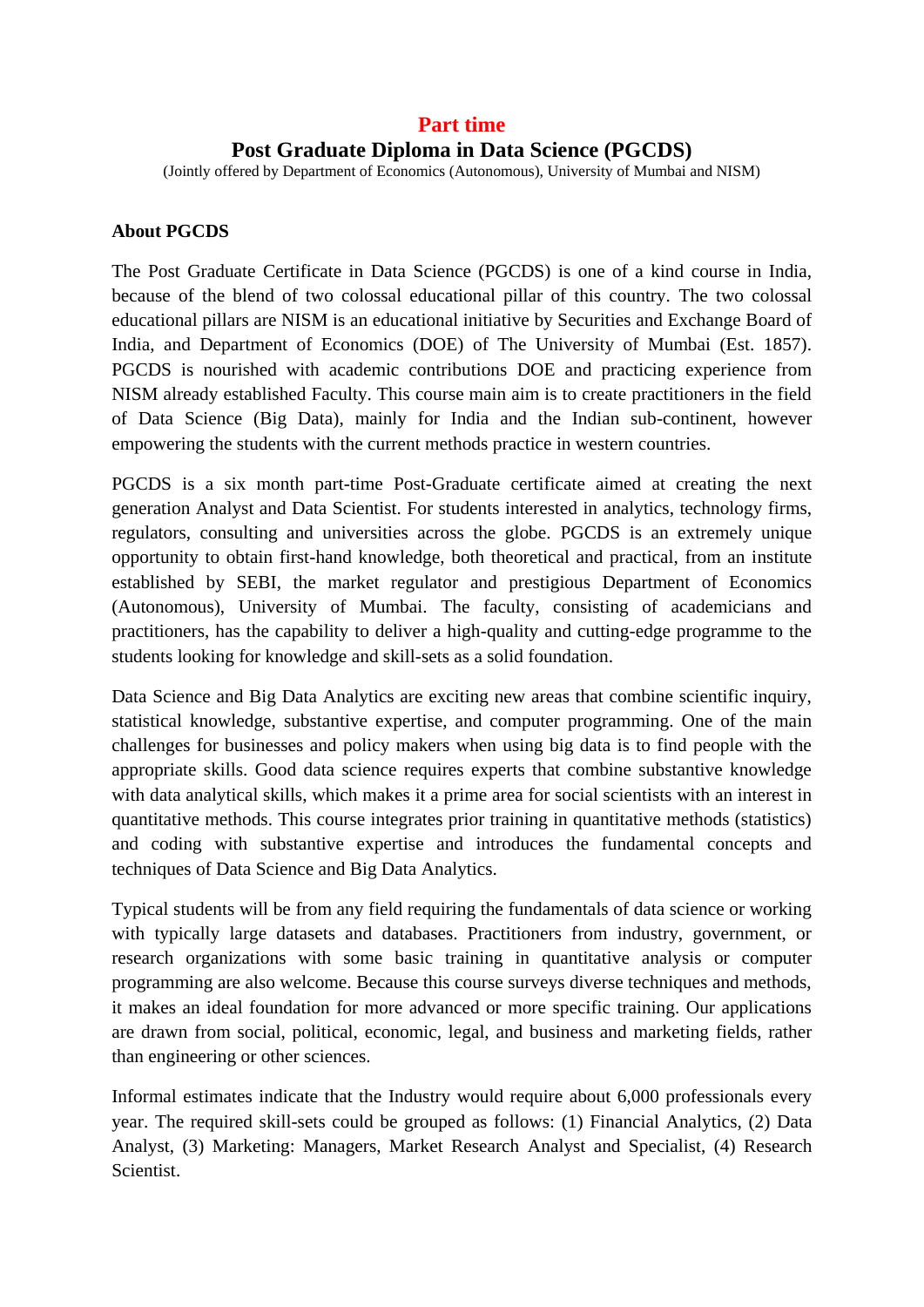#### **Course benefits**

This course provides participants with:

- an understanding of the structure of datasets and databases, including "big data"
- the ability to work with datasets and databases
- an introduction to programming languages and basic skills in the R/ Python statistical program
- the ability to analyze data using statistical and machine learning methods.
- The ability to apply to analyze large financial data for decision making purpose

#### **Course Structure**

This course aims to provide an introduction to the data science approach to the quantitative analysis of data using the methods of statistical learning, an approach blending classical statistical methods with recent advances in computational and machine learning. We will cover the main analytical methods from this field with hands-on applications using example datasets, so that students gain experience with and confidence in using the methods we cover. We also cover data preparation and processing, including working with structured databases, key-value formatted data, and unstructured textual data. At the end of this course students will have a sound understanding of the field of data science, the ability to analyze data using some of its main methods, and a solid foundation for more advanced or more specialized study. The course is integrated in two trimesters (6 Months) with six core papers.

#### *Trimester I (Conceptual)*

**DS101: Mathematics for Analytics (30 Hours) DS102: Statistics for Analytics (30 Hours) DS103: Applied Econometrics (30 Hours)**

#### *Trimester II (Applications)*

**DS201: Introduction to Machine Learning (30 Hours) DS202: Behavioural Analytics for Business (30 Hours) DS203: Financial Analytics (30 Hours)**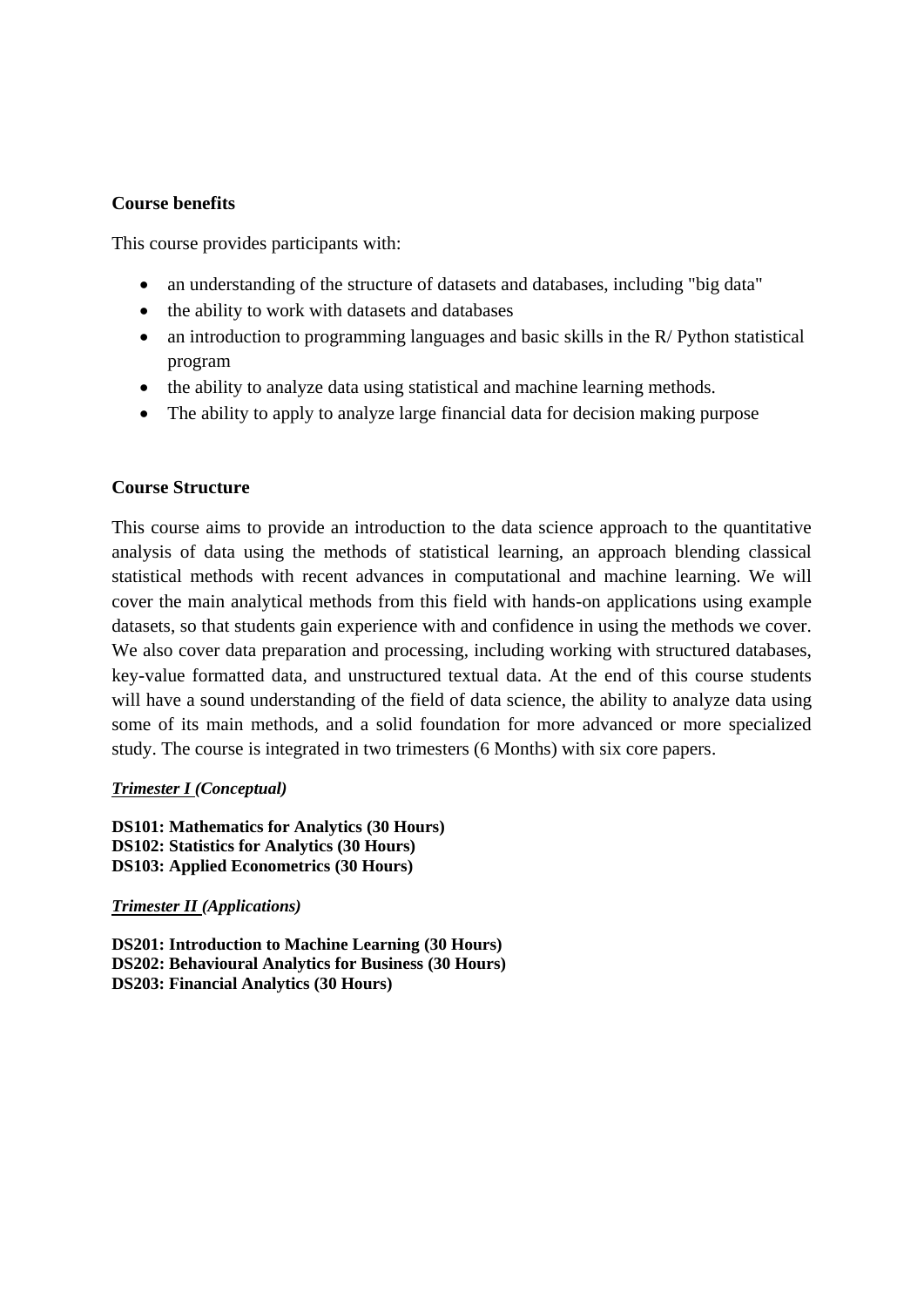# **Patrons of the Programme**

## **Mr. Sandip Ghose, Director**

Prior to joining NISM, Mr. Sandip Ghose was Head of Human Resource Management Department, Reserve Bank of India (RBI), overseeing the Strategic Management, Human Resource Development and Administrative Affairs of about 18,000 employees across the country.

A central banker by profession, Mr. Ghose has previously held positions such as Regional Director of the RBI, Delhi and Secretary to the Bank's Local Board of Directors in North India. Besides, he has also served as Chief General Manager and Principal of the College of Agricultural Banking in Pune, Chief of Staff and Advisor to three successive RBI Governors - Dr. C. Rangarajan, Dr. Bimal Jalan, and Dr. Y.V. Reddy - over a period of nine years, i.e.1996-2004.

Mr. Ghose was instrumental in setting up the Human Resources Department in RBI in the year 1995, and went on to head the same, between 2004 and 2007, where he oversaw recruitment, training and development, performance and talent management, as also compensation, welfare and industrial relations. During this time, he was also the Principal, Bankers' Training College, Mumbai (now known as the Centre for Advanced Financial Learning) where he was responsible for grooming and capacity building of the top management of the commercial banks in India.

During his career, Mr. Ghose has received several prestigious awards. Among them are the Jagdeep Khandpur Award for Outstanding HR Leadership, Pride of HR Profession Award by the Institute Of Public Enterprises and HR Leader of the Year Award by the Asia Pacific HRM Congress. For his contribution to the field of HR and the Society at large, he has been conferred with an Honorary Doctoral Degree by the Eastern Institute of Integrated Learning and Management, Sikkim University.

Mr. Ghose holds a postgraduate degree in History and has had exposure to executive education at the top business schools in India and abroad. He continues to serve as Director/Member on the boards of national and international training institutions and business schools.

## **Mr. G. P. Garg, Registrar**

Mr. Garg has held several assignments in SEBI since 1994. He has been closely associated with SEBI and Government of India initiatives on Financial Literacy and Investor Education in the country. He initiated several investor protection and educational activities in SEBI such as launching of SCORES, Toll Free Helpline and Financial Education through Resource Persons. He has worked as the SEBI nominee on Advisory Committee on NISM campus and Technical Group on Financial Inclusion & Financial Literacy under FSDC.

He has been actively associated with establishment of National Institute of Securities Markets (NISM) by SEBI. Mr. Garg also Heads National Centre for Financial Education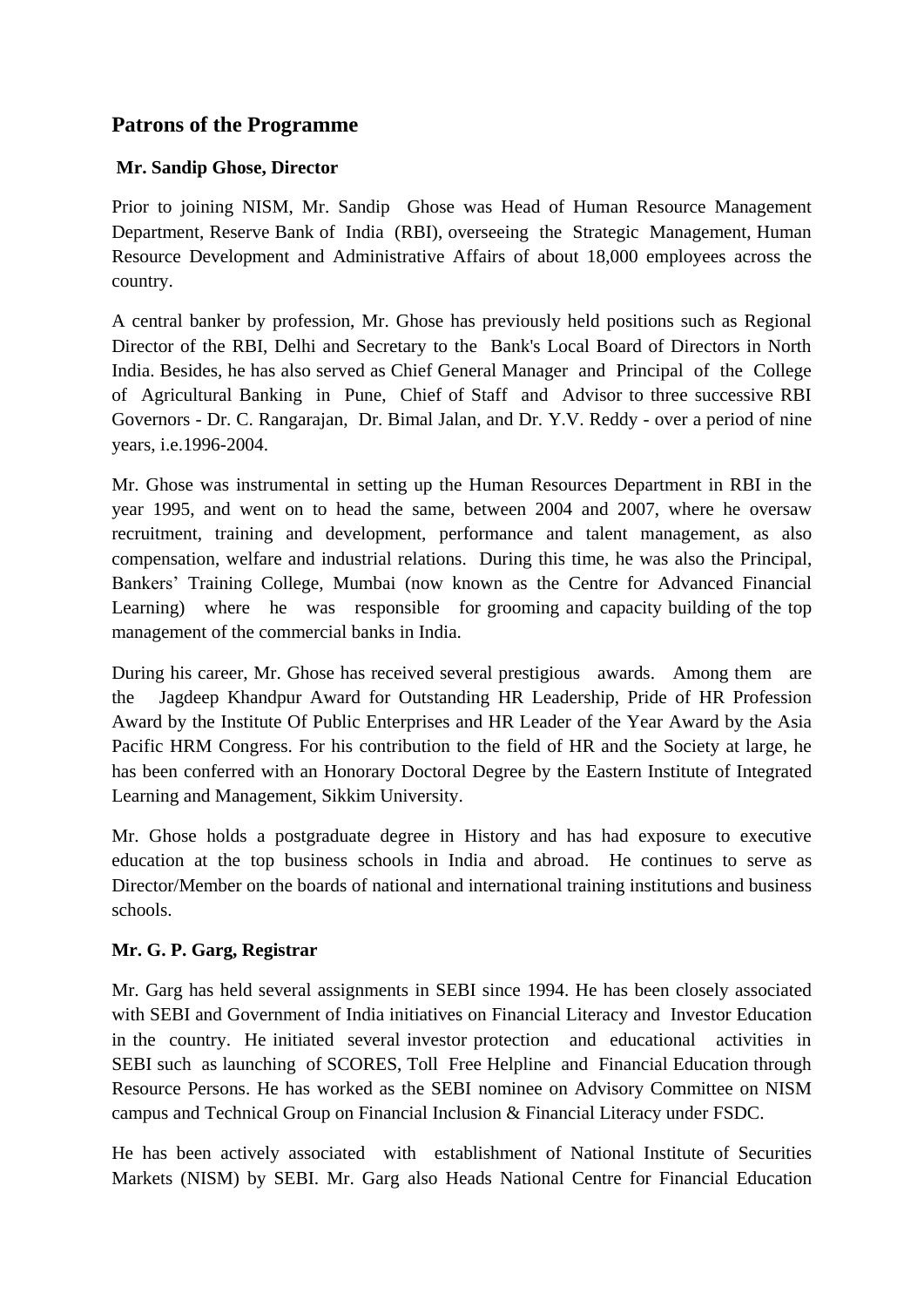(NCFE), a joint initiative by all Financial Sector regulators comprising of RBI, SEBI, IRDA, PFRDA and FMC to implement National Strategy for Financial Education (NSFE).

Mr. Garg is Chief General Manager with SEBI and presently on deputation with NISM. Mr. Garg holds Bachelor degree in Engineering and Law and Masters in Business Administration.

# **NISM Faculty**

## **Prof. Sunder Ram Korivi,**

#### **Dean & Chair Professor -NISM**

Prof. Sunder Ram Korivi is an MA (Economics & Political Science) and PhD (Business Policy & Administration) from the University of Mumbai. He is a CA Rank-holder and Fellow of the Institute of Chartered Accountants of India. Additionally, he is also an Associate member of the Institute of Cost & Management Accountants of India and the Insurance Institute of India. He was a full-time faculty member at SP Jain Institute of Management, and later, a Professor at NMIMS University, where he also served as the Head of the Departments of Finance and Economics. His interests are in the fields of Financial Institutions & Markets and Fixed Income Securities. He has been nominated to the Board of Advanced Studies, ICMAI and as a subject expert at LNJP Institute of Criminology and Forensic Science and the Board of Studies – Finance at the University of Kashmir. He has conducted policy-oriented research for the Central and State Governments and for SEBI. An adjunct faculty at IIM Kozhikode, he has also lectured at IIT Bombay, NIBM, NIA, NITIE, BSE and other institutes of national importance. He has been with NISM since 2008. He has prior work experience with Business India as a Corporate Researcher, Tata Industrial Finance Corporation as a Merchant Banker and also with Axiomé as a Merchant Banker.

#### **Dr. Latha Chari**

#### **Chair Professor - NISM**

Dr. Latha S Chari is a doctorate in Finance from BITS Pilani, Post Graduate in commerce and a FCMA (Fellow member of the Institute for Cost Accountants of India). She has a total experience of about two decades of which is equally divided between academia and Industry. She started her academic career as a Fellow with IILM, New Delhi. Before joining NISM, she has worked with Institute for Technology and Management and ITM Institute of Financial Markets for more than a decade. She joined ITM as lecturer and grew up the hierarchy to become the Deputy Director, heading ITM Institute of Financial Markets. During her academic tenure she has published papers in various national and international journals and has conducted MDP's in the areas of financial asset valuation, strategic cost management , trading and operations in equity markets, performance evaluation of mutual funds and the like. Her areas of research interests include strategic cost management, corporate valuations, shareholder value enhancement and similar studies. She has special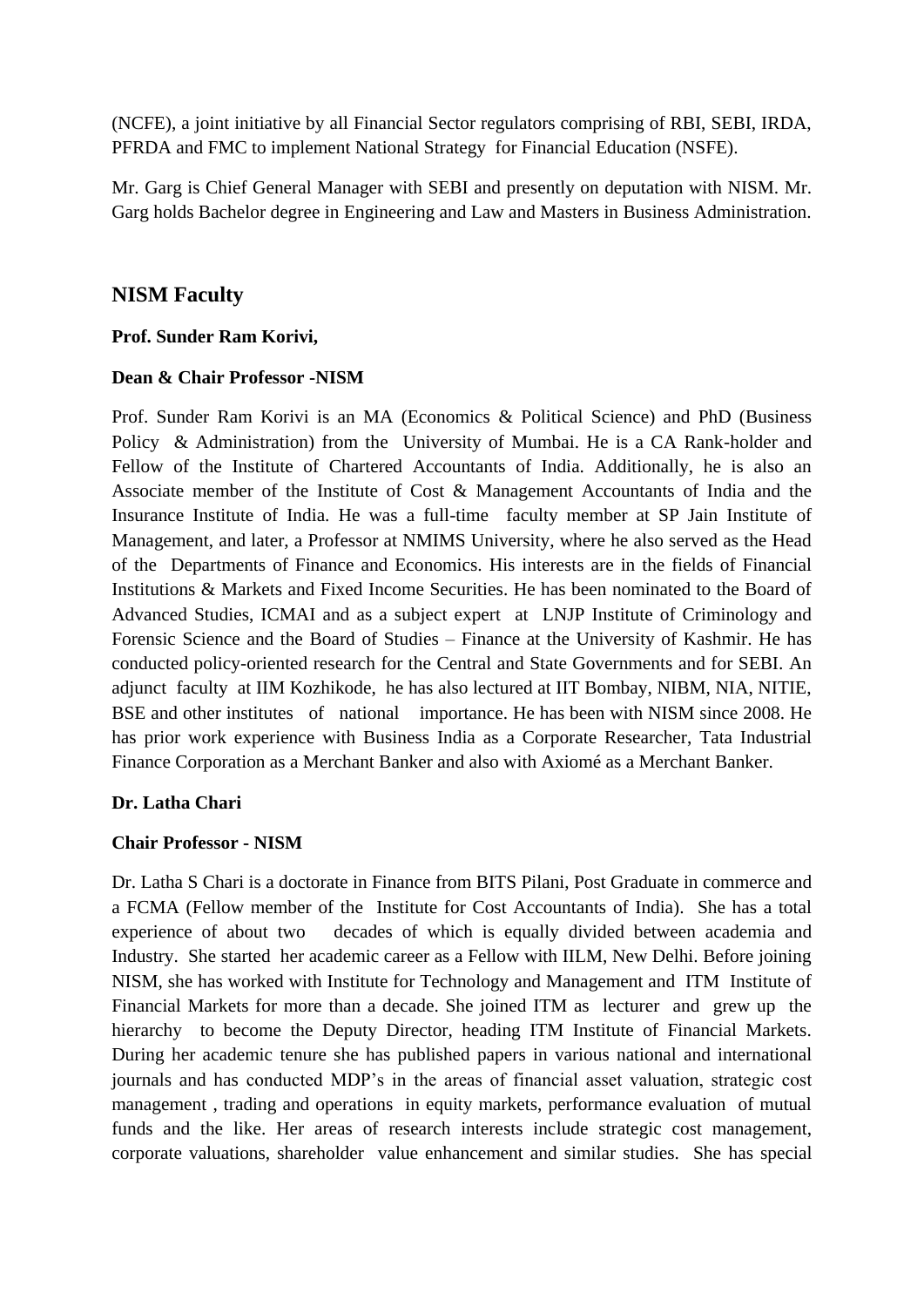interests in establishing finance labs and design, development and delivery of lab based courses in the areas of banking and financial markets.

## **Mr. Akhlaque Ahmad**

## **Lecturer and Program Director**

Mr. Akhlaque Ahmad is pursuing his Ph.D from the Department of Economics (Centre of Advance Studies), on the evolving topic of Complex Adaptive Systems in financial Markets. He is trained in the field of Mathematics with his Masters in Philosophy in Cryptography from the prestigious Department of Mathematics, University of Mumbai. He completed his Master is Mathematics and Post Graduate Diploma in Financial Engineering. He was awarded research fellow form the Ministry of Science and Technology, Government of India, New Delhi.

Prior to joining NISM, he was associated with the undergraduate programme of the London School of Economics & Political Sciences conducted at Mumbai. He has delivered talks and presented papers at University of Oxford, UK, National University Singapore, Singapore, Royal Flemish Society of Belgium, Belgium, Bradley University, Boston University, USA, National Research University, St. Petersburg, Steklov Mathematical Institute, Moscow State University (Russia), University of Zurich, ETH Zurich, Switzerland, IIT Bombay, IISc Banglore and University of Mumbai, India. He has published work in the area of financial engineering, financial economics and derivatives. Also, he teaches executive programs and SEBI Induction Program. His areas of interest include Financial Engineering, Financial Cryptography, Mathematical Finance and Financial Derivative. He is visiting faculty at NITIE, and various B-Schools of University of Mumbai and India. He has industrial experience as consultant with financial software companies and advertising companies. He teaches Mathematical Finance, Computational Finance and Financial Engineering related subjects at NISM. He extensively uses R- Language, Matlab, and Excel-VBA for computational and modelling purpose.

## **Dr Rachana Baid**

## **Adjunct Associate Professor**

Dr. Rachana Baid is an M.Com (Gold medallist) and PhD. She specializes in Financial Systems and Regulatory Policy. She has undertaken consulting assignments with multilateral agencies such as the World Bank and has been a visiting faculty at IIM Indore and SP Jain Institute of Management. She has also served as an Assistant Professor at the UTI Institute of Capital Markets, Mumbai for about a decade.

**Visiting Faculty** 

#### **Mr. G. Mahalingam**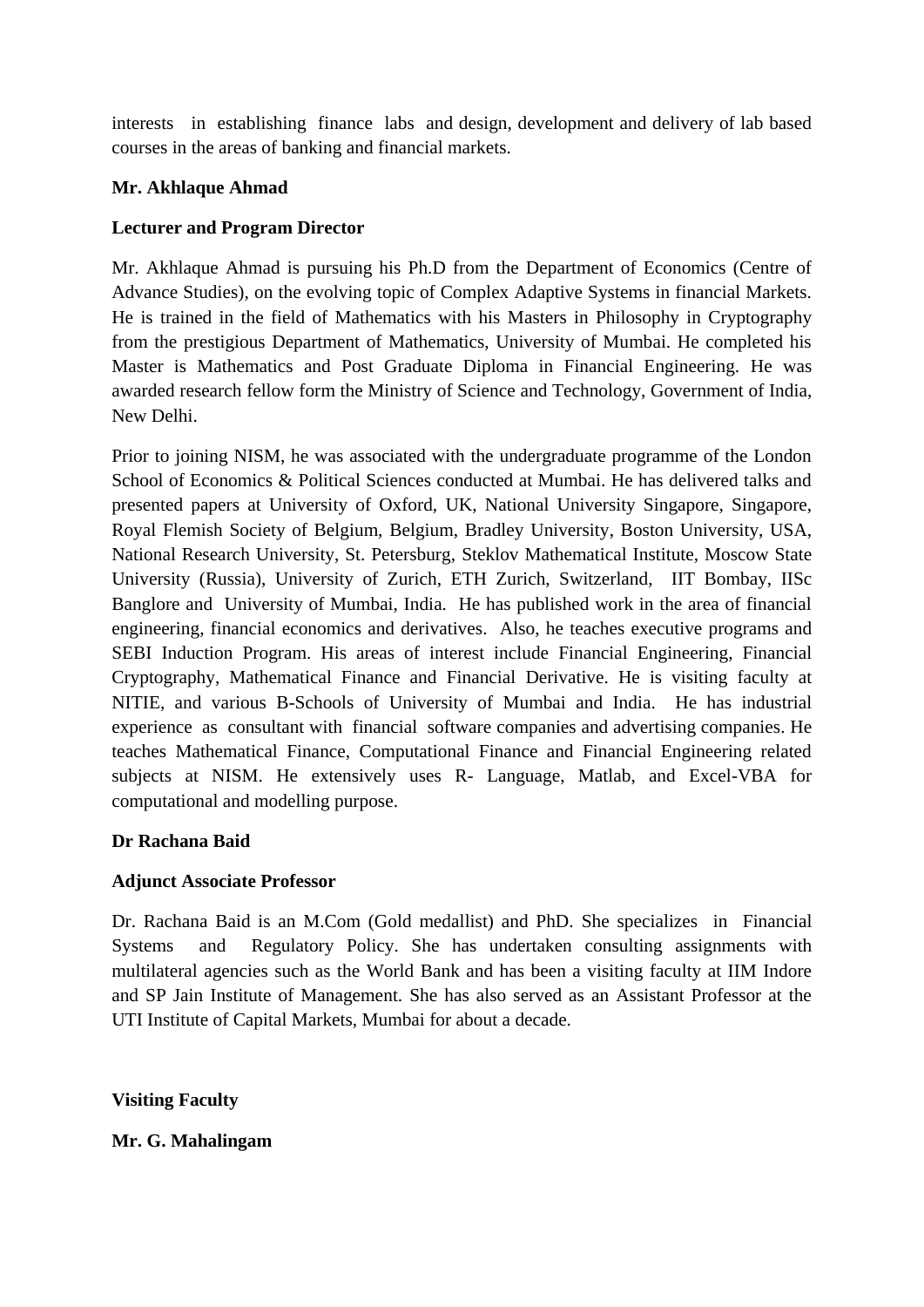Mr Mahalingam is Executive Director and former regional director of Reserve Bank of India. He is associated with RBI from last 30 years with various roles as Inspecting officer, Chief Forex dealer, Chief Investment Dealer, Head of Internal Debt Management Department. He was also advisor to Central Bank of Oman for monetary operations. Currently, he is involved with RBI in monitoring and surveillance of money/Forex/G-Sec/Derivative Markets Intervention Operations and conduct of Liquidity Operations, Forex Intervention Operations and Open Market Operations. Moreover, he was six years faculty in Reserve Bank Officers Training College. He is M.Sc. in Statistics and Operations research from IIT, Kanpur and an MBA in International Banking and Finance from Birmigham Business School, UK. He teaches various financial engineering and risk management issues in Indian Market context.

## **Prof. Neeraj Hatekar**

Prof. Neearaj, M.A. and Ph.D., is a Professor at Department of Economics (Autonomous), Centre of Advance Studies, University of Mumbai. His area of interest is Econometrics, Game Theory and Experimental Economics. He has been visiting fellow at University of Cambridge and University of Ulster, UK. He has several publications in the journals of international repute. He teaches Game Theoretic Applications in Financial Engineering and Applied Financial Econometrics at NISM.

## **Mr. Suneel Sarswat**

Mr. Suneel Sarswat is an MSc in Statistics and Informatics from the Department of Mathematics, IIT Bombay. Before joining NISM, he worked on Financial Analytics at Bank of America (now BoFA Merrill Lynch). He has keen interest in Mathematics, Computational Finance and Financial Computing. He has done vital projects such as the application of neural networks in financial analysis, credit ratings and trading algorithms involving pattern recognition. He has participated in national and international workshops and conferences. Currently, he is pursuing his doctorate in Computer Science from TIFR. He teaches Computational Finance at NISM.

#### **Dr. Sushil. Torne**

He is a Ph.D in economics with specialization in Infrastructure finance, Financial Economics, Urban Economics, Quantitative Economics, Econometrics, having research interest in Structured Financial Products and Machine Learning. He was a Fellow in the Department of Economics, University of Mumbai. His recent research flows in the topics on Machine learning techniques for Big Data application. Prior to his Ph.D he has three years experience in Commodity and FOREX markets on the advisory panel for the trading room.

## **Mr. Harjeet Singh,**

He is CFA, FRM, PRM, CAIA, CMT and M.S. (Financial Mathematics) from Stanford University, USA and PGDBM (Finance & Economics), XLRI School of Business. He is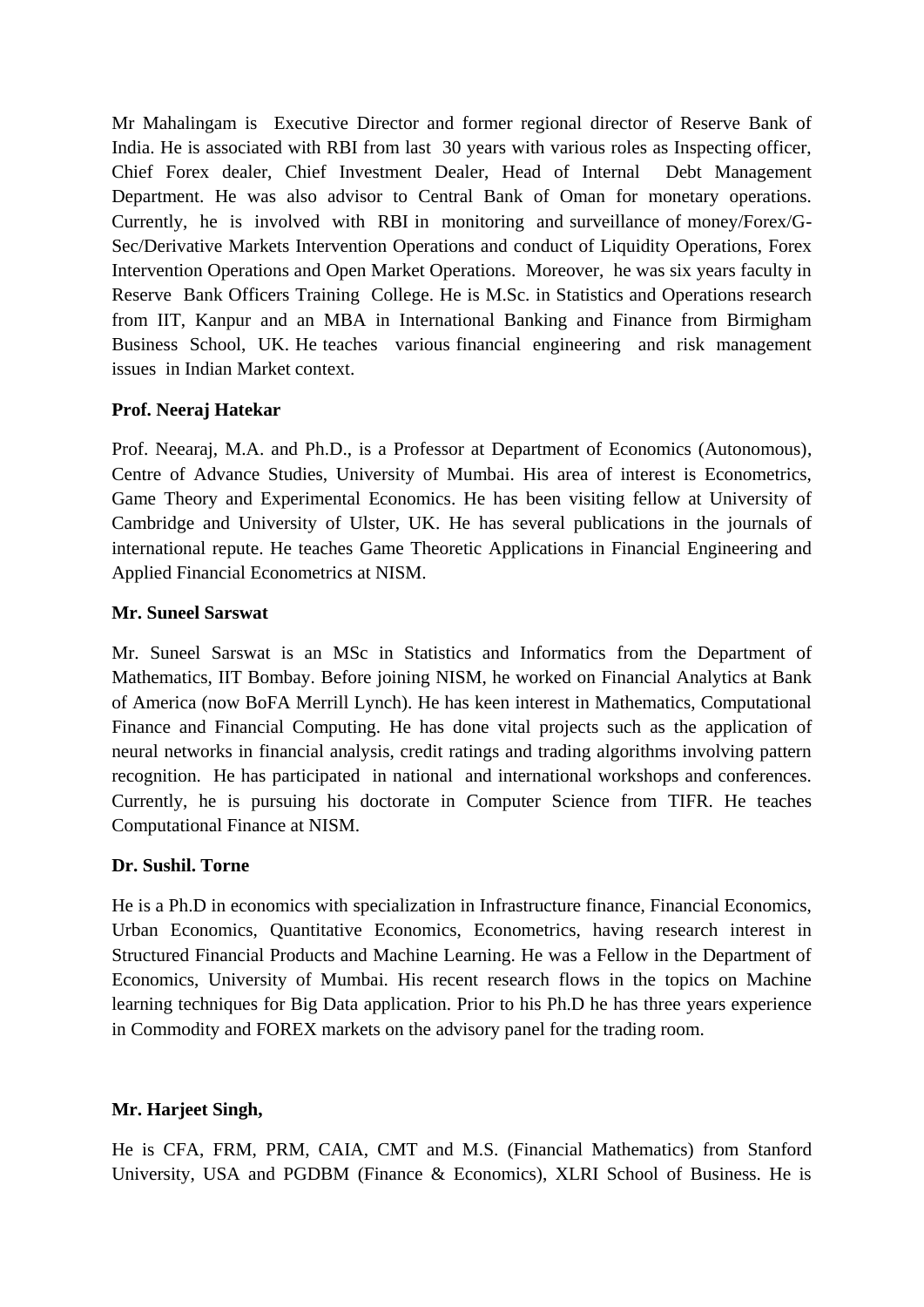currently working with Nomura Securities, as Associate, Global Markets & Risk Management Group – Fixed Income. He has over 5 years of industry experience. Previously he had worked as Associate, Global Risk - Model Validation Group with Nomura Securities, Dealer, Global Markets – Treasury, Corporate Sales with Standard Chartered Bank.

# **Mr. Sanjoy Choudhury**

He is Principal – Radiant Consulting spearheading its Treasury and Risk Consulting, Training and Research business including product and services offering to clients across all asset classes. He is an experienced financial market professional in the Banking & Financial Services Industry with over 16 years of experience spread across various organizations. He is a multi-skilled OTC Derivatives and Financial Risk professional with extensive knowledge and experience of Pricing, Valuation, Financial Derivatives Modelling, Hedging and Risk of Interest Rate, FX, Equity and Credit Derivatives including financial research, analysis and training. He teaches Risk Management at NISM.

# **Mr. Chandresh Shah**

He has more than 15 years of experience in Banks and Financial Institutions. He is currently working with Aviva as the Head of Risk Management. His past assignments include Risk Management and Compliance role with Tata Capital, Standard Chartered, HSBC and SEBI. He is a qualified accountant and a post graduate in management from the University of Mumbai. He also holds CFA charter and FRM designation. He teaches Risk Management at NISM.

# **Mr. Kalyan Roy,**

He is Master of Statistics Indian Statistical Institute, Kolkata, Bachelor of Statistics Indian Statistical Institute, Kolkata. He is the Head of Quantitative Analytics at Capital Metrics & Risk Solutions. He is a vastly experienced professional. In a career spanning over sixteen years he has held various positions in the industry. Previously he worked as a Quantitative Analyst with Deep Value Technology, an innovative firm specializing in high-performance algorithmic trading strategy vehicles where he was involved in studying stochastic models of equity market microstructure, developing ultra high frequency trading algorithms, statistical modelling, estimation of volatility based on ultra high frequency data, building factor models for the S&P500 stocks, statistical modelling of market and limit order arrival times and cancellation times and ultra high frequency equity price time series.

Prior to that he had worked as Statistical Consultant with Indiana University, U.S.A. where he was involved in modelling for researchers in physical, biomedical and social sciences. He had worked as Statistical Analyst with CITIBANK, Chicago, U.S.A. where he worked on consumer response modelling. He worked as Statistical Analyst with BANK ONE, Delaware, U.S.A. where he worked on consumer credit risk modelling. He had worked as Statistical Modeller with IMS America, Pennsylvania, U.S.A. He had been a Lead Consultant with Symphony Services, Bangalore, India and Market Research Director with IMRB International, New Delhi.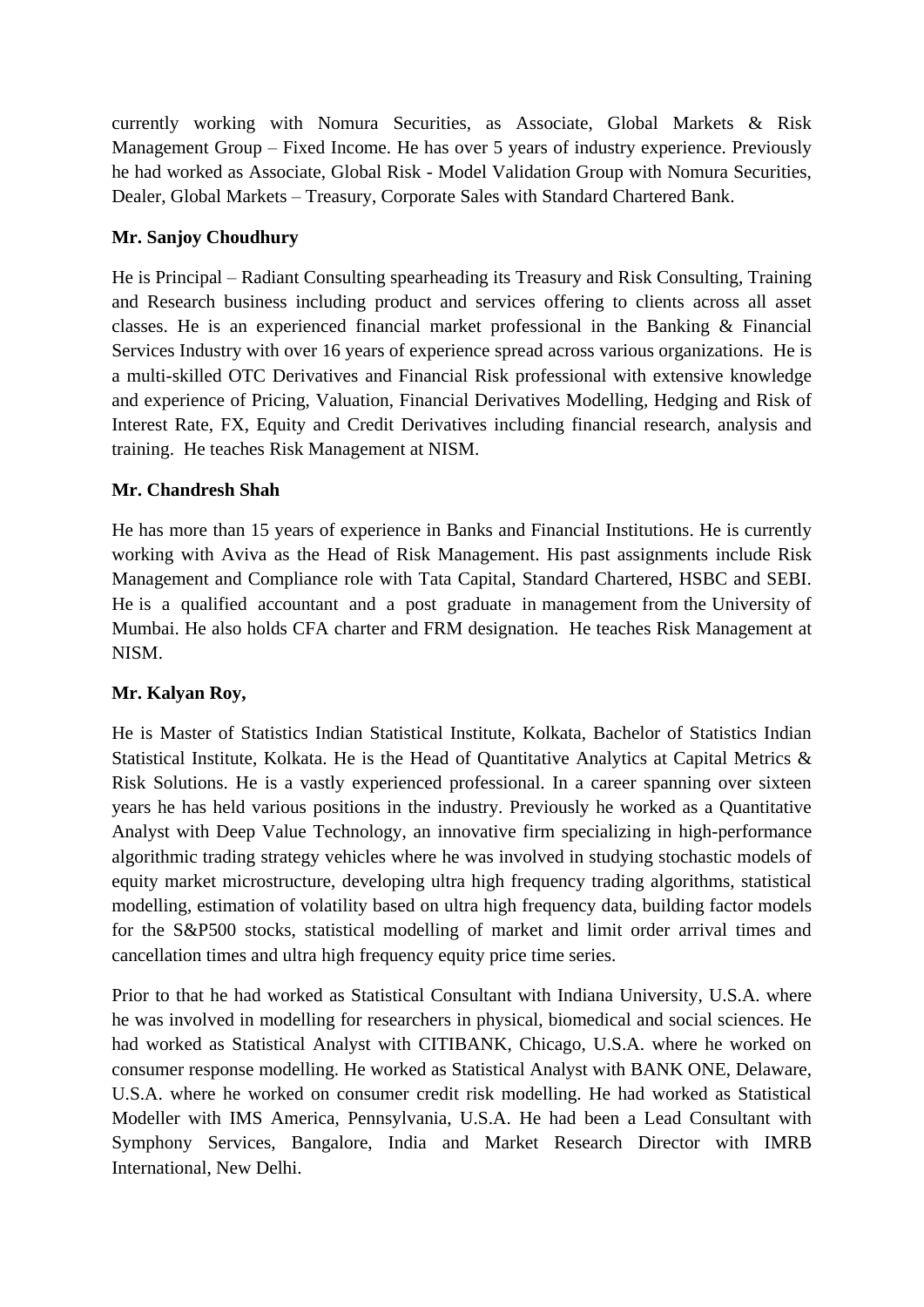# **Awards and Sponsorships**

## *Certificate Awards*

The Post graduate certificate will be awarded jointly with NISM and Department of Economics (Autonomous), University of Mumbai.

## *Scholarships*

Sponsored candidates are those whose application forms are forwarded to NISM through their respective employers, being eligible organizations, as described in the next paragraph. The employer should furnish an undertaking to grant study leave to the said candidates and also undertake to bear all the fees. Eligible organizations would include

- 1. Government Departments/ Public Sector Undertakings
- 2. Public companies or Trusts registered with SEBI
- 3. Banks/NBFCs recognized by RBI
- 4. Insurance Companies/Intermediaries recognized by IRDA.

A maximum of five seats are reserved for sponsored candidates. However, the sponsored candidates have to participate in the admission processes as applicable to other candidates. If the number of sponsored candidates is inadequate then the seats reserved for the sponsored candidates may be offered to other candidates. Sponsored candidates are not allowed to participate in campus placement process.

# **Admission Procedure**

## *Eligibility Criteria*

## *Minimum qualification*

A bachelor's degree from a recognised Indian university or equivalent with a minimum of 50% in aggregate

*Age*

There is no age limit for the programme.

## *Personal Interview*

Candidates will be shortlisted on the basis of profile for a personal interview. The shortlisted candidates will be intimated through email and/or through NISM website. Personal interviews are likely to be held at Mumbai direct/telephonic in July 2015. NISM will intimate the exact date, time and venue of the personal interview to the shortlisted candidates.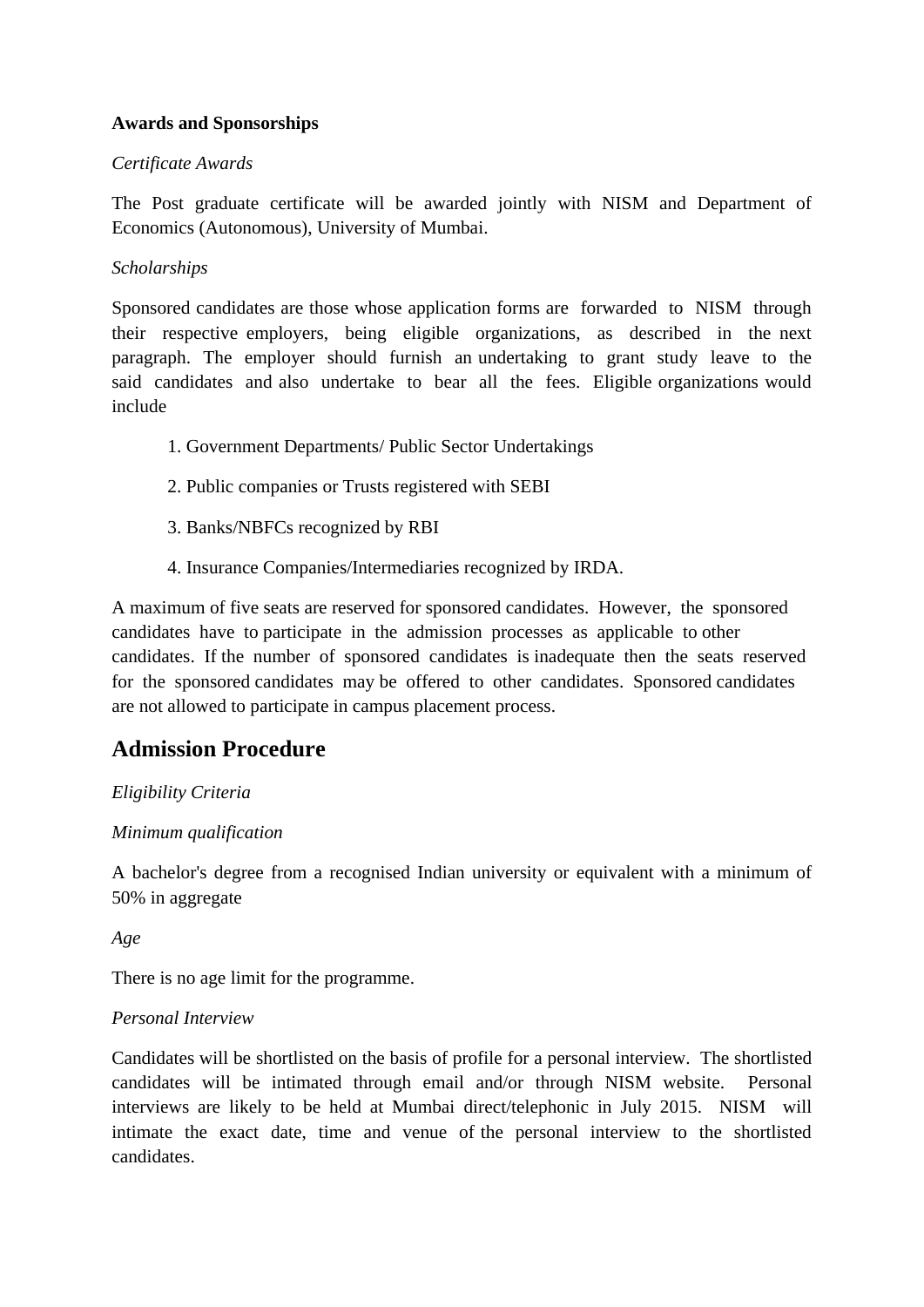All expenses related to appearing for personal interview shall be borne by the candidate. The Institute will not bear or reimburse any expenditure in this regard. The Institute reserves the right to postpone or cancel the dates of personal interview. Candidates are also advised to visit the Institute's website for any updates and other information. The maximum class strength will be 30 students. NISM reserves the right to increase or decrease the number , depending on the quality of the applications received for consideration. Hostel accommodation may be offered depending upon availability. Preference will be given to outstation and lady candidates as may be decided by the Institute.

## **Announcement of Selected Candidates**

The list of selected candidates will be displayed on the Institute's website on July-August, 2015. Selected candidates would be required to pay the first instalment of fees (see table of fees) on or before July  $30<sup>th</sup> 2015$ . Provisional admission offered to selected candidates who do not pay the fees on or before the stipulated date would automatically stand cancelled.

## **Fee Structure**

| NO. | <b>PARTICULARS</b>       | <b>FEE AMOUNT</b> |
|-----|--------------------------|-------------------|
| 01  | Tuition Fee <sup>1</sup> | 70,000            |
| 02  | <b>Examination Fee</b>   | 5,000             |
| 03  | Library Fee <sup>2</sup> | 5,000             |

 $\overline{a}$ 

 $1$  These fees are tentative and subject to change

<sup>2</sup> Refundable